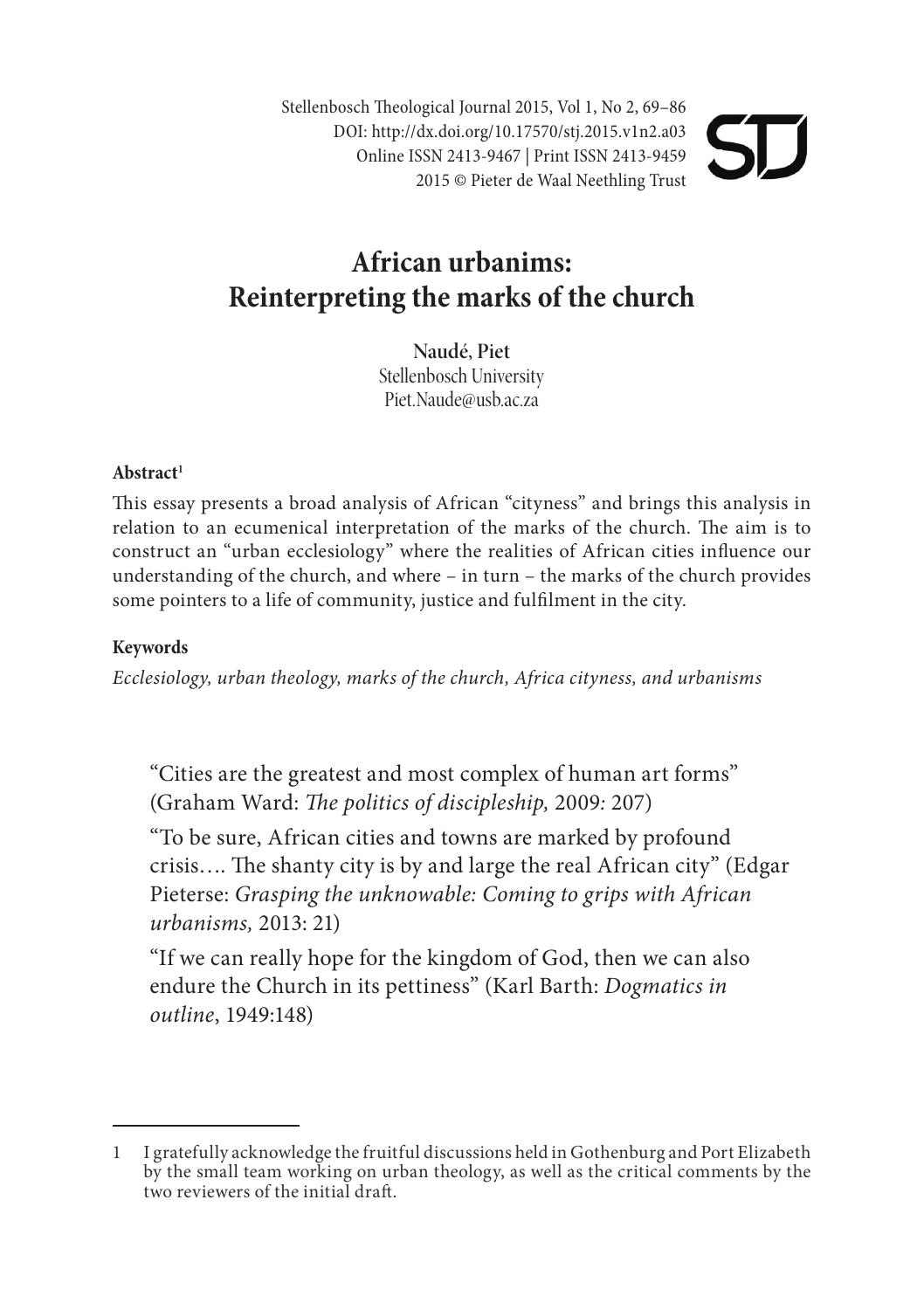## **1. The task at hand…**

This essay does not focus primarily on the theological meaning of cities *per se* as expressed in the question*:* "What kind of theological statement does the city make?" The focus is rather on the reciprocal relation between urban realities and ecclesiology.2 The questions are: "What are the ecclesiological implications of living in the city? And what could – conversely – the impact be of ecclesiology on urban living?" This is therefore an attempt to develop an "urban ecclesiology" as a sub-set of a broader "urban theology" where the traditional loci of systematic theology are re-framed in the radically altered context of intensifying urbanization (the process of people moving into cities) and urbanism (the state of living in cities).

Like with all theological projects that attempt to bring the gospel into relation with a specific context, the hermeneutical task of an "urban ecclesiology" requires attention for at least the following:

- 1. A multi-disciplinary interpretation of "urbanization", "urbanism" and "cityness" to answer questions like: What are the salient features of the urban context? What are the signs of the time configured by the realities of urbanism? And how are these signs to be read?<sup>3</sup>
- 2. A re-interpretation of the ecumenical marks of the church to answer questions like: What do Scripture and tradition via the *notae ecclesia* tell us about the church?4 And how should these marks be understood in the context of urban realities today?

<sup>2</sup> A noteworthy example of such a task is the (controversial) 1985 report by the Commission on Urban Priority Areas of the Church of England, published as *Faith in the city. A call to action by church and nation.* In chapter 1 an environmental analysis of inner-city areas are done (see pp. 3-26) whilst chapter 3 is devoted to theological priorities, including a discussion of the tradition of Christian social thought (see pp. 47- 72). A follow-up report appeared in 2006 as *Faithful cities,* commemorating the initial report after 20 years.

<sup>3</sup> That this interpretative task is a highly contested space, emerges – for example – from the "African urbanism initiative" housed in the African Centre for Cities (ACC, founded in 2008) at the University of Cape Town, South Africa. The volume, *Rogue urbanism,* is – for example – an attempt by ACC to bring scholars from a variety of disciplines (urbanists, architects, artists, novelists, anthropologists, development economists) from across Africa together. The aim is to question the invisible assumptions and policy directives of Western, developmentalist approaches that view Africa as an incomplete project of modernity toward understanding "the rich, complex and indeterminate dynamics of 'cityness' in urban Africa…" (12) and advancing "a thick analytical account of African cityness…"(13).

<sup>4</sup> As theologians reading this essay will know, the interpretation of the "marks" of the church has a long and rich history, marked by a plurality of views as different traditions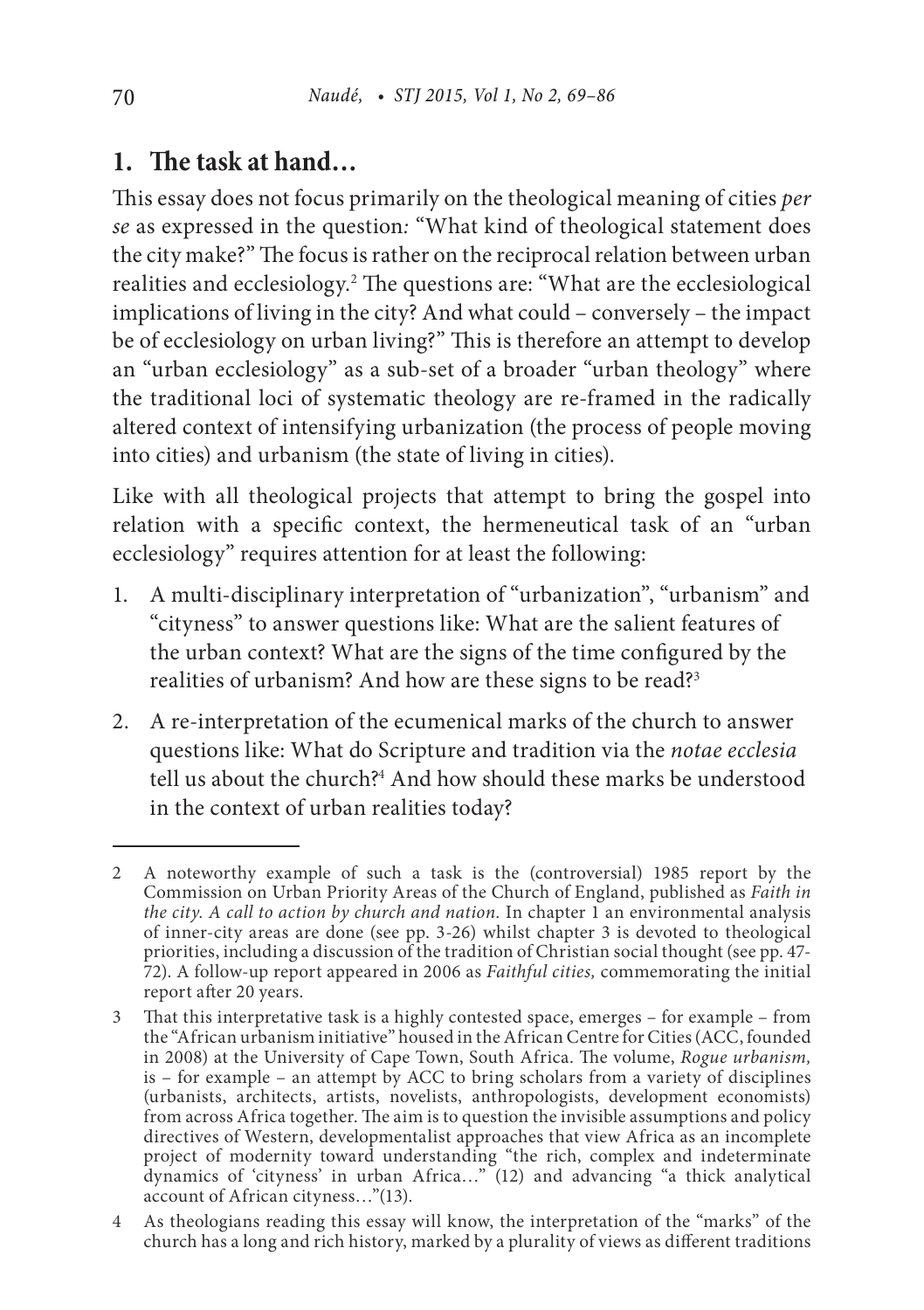3. A re-imagination of both the church in the city and of the city itself toward a more humanizing and just world, setting up signs that are pointers towards an eschatological hetero-polis.

It must be stated clearly: Situations differ quite radically and to talk about "the church" in "the city" somewhere "in Africa" invariably leads to gross generalizations. To provide some focus, this essay will for the most part consciously reflect on the church contextualised in the realities of (South) African cities.

Even this "focus" is unsatisfactory as it cannot do justice to the specificity of distinctly different case studies which illustrate both the extinction and the flourishing of churches in cities on the African continent. Even the word "church" has different meanings: the worshipping local congregation; a specific denomination; individual Christians living their faith in the ordinary course of events; and referring to the widest ecumenical conception of the institutional "church" (see Smit 2008:70-71). For the most part the discussion below will refer to the church as institution being present at local urban level.

Underlying the discussion is obviously one's own theological assumptions and social location. I write from the perspective of the (white) middle class with all its limitations. The views expressed in this essay flow from a socially engaged, confessing, Reformed tradition with a conscious ecumenical orientation, for the most part shaped by the history of the church in South Africa before and after the democratic transition of 1994.

# **2. The marks of "cityness" in Africa**

Drawing on the recent work of Edgar Pieterse (2013a and 2013b), professor of Architecture and urban policy at the University of Cape Town, the following broad factors mark urbanization in Africa:

First. The continent is still at the beginning of a transition from rural to urban with around 40% of people living in cities. But the trend is unmistaken: Africa manifests the fastest annual rate of urbanization

<sup>(</sup>Orthodox, Catholic, Protestant, Pentecostal) hold different emphases. For the sake of brevity, I will "anchor" my exposition below in *Confessing the one faith* (1991), the ecumenical consensus captured in the WCC project on a contemporary interpretation if the Nicene-Constantinopolitan creed, and complement this with aspects drawn from the Reformed confessional tradition.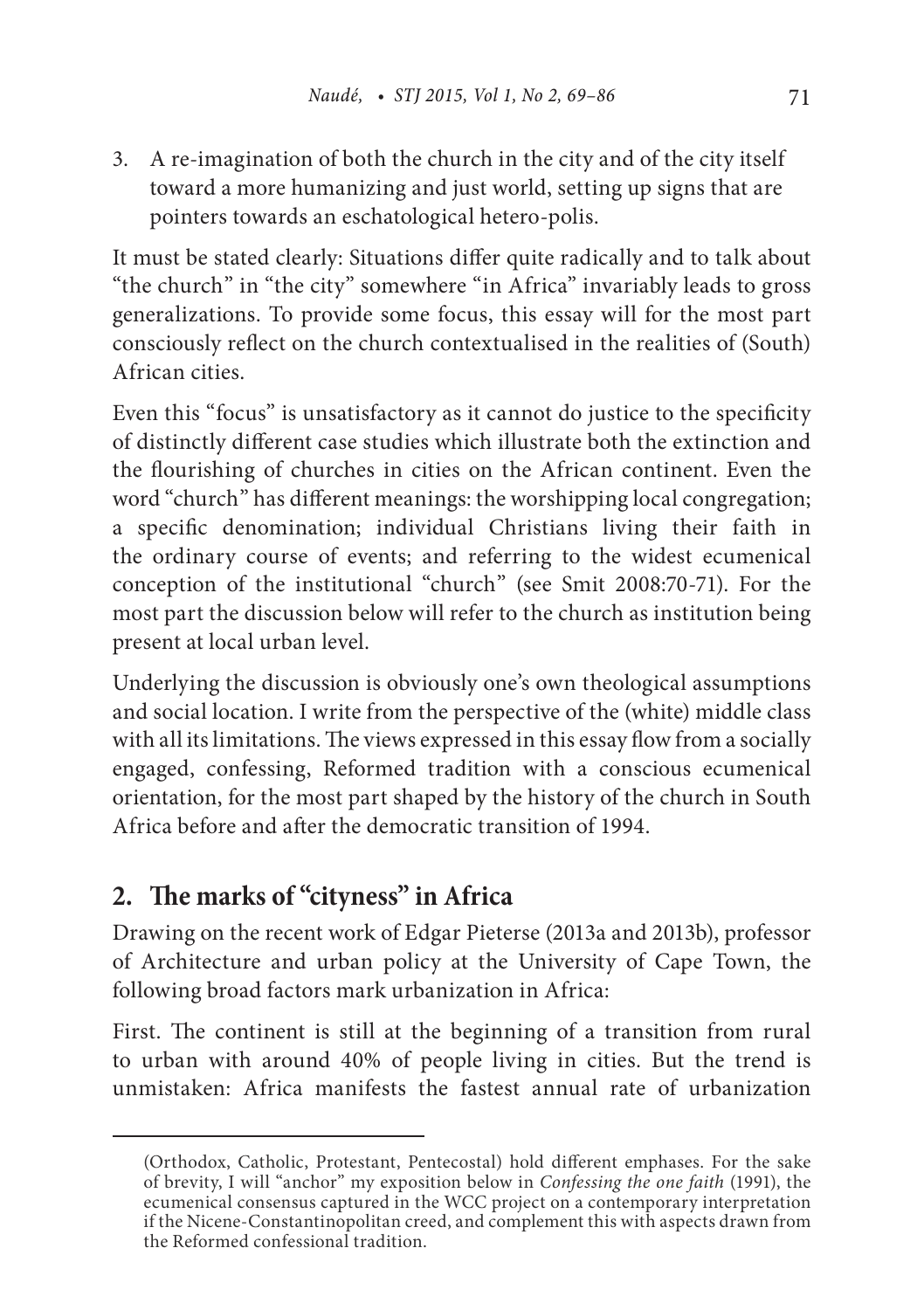at 3.31% with UN-HABITAT projecting in 2008 an urban population of 750m people by 2030.5

Second. Urbanites in Africa reside in smaller cities of below 0.5m people with only 6% living in cities exceeding 10m people.6 What does emerge, is "city-region zones" that link together cities in regional corridors, creating greater urban density.

Third. Almost all current and future growth in African cities will be in the form of slum growth.7 The prevalence of slums – marked by the absence of basic services like water, sanitation and electricity – stems from governments who judge the provision of such services as incentives for urbanization which is by itself seen as undesirable. As a consequence, the investment in urban infrastructure has in fact declined from 4% of GDP in 1980 to less than 2% by 2000 (Pieterse 2013a; see figure on p. 21).

Pieterse concludes: "Whatever way one looks at the phenomenon of urbanization in Africa, it is impossible not be alarmed by the *cumulative* dynamism of exclusion, impoverishment and deepening inequality that is in stark evidence" (2013a: 24, his emphasis) This give rise to "the need to theorise African urbanism from the perspective of ordinary people who live in these slum conditions" (2013a: 23).

# **3. The marks of the church**

There is ecumenical consensus in the creeds and confessions that the church is a creation of the Tri-une God (Nicea, Apostolicum, Heidelberger

<sup>5</sup> In the period 2000 – 2013 all African countries – except two of the smallest, i.e. Swaziland and Mauritius – experienced a marked growth in urban population with growth as high as 42.8% (Rwanda), 35.5% (Uganda), 26.1% (Egypt) 23.9% (Angola), 23.8% (Tanzania), 22.9% (Algeria) and 20% (Nigeria) (see IRR 2014: 33). This migration places huge demands on urban planning and infrastructure development, resulting in the growth of informal and slum areas.

<sup>6</sup> By 2011, there were two cities with more than 10m inhabitants in Africa, namely Lagos  $(11.2m)$  and Cairo  $(11.1m)$ 

<sup>7</sup> It is notoriously difficult to get standard definitions of "slums" or determine the number of people actually living in such conditions as national policies vary across Africa as to the classification and legal status of dwellings as "formal", "informal", "traditional" or "squatter" residents (IRR 2014: 622-625). GIS technologies are in most cases the only way in which census data can be compiled.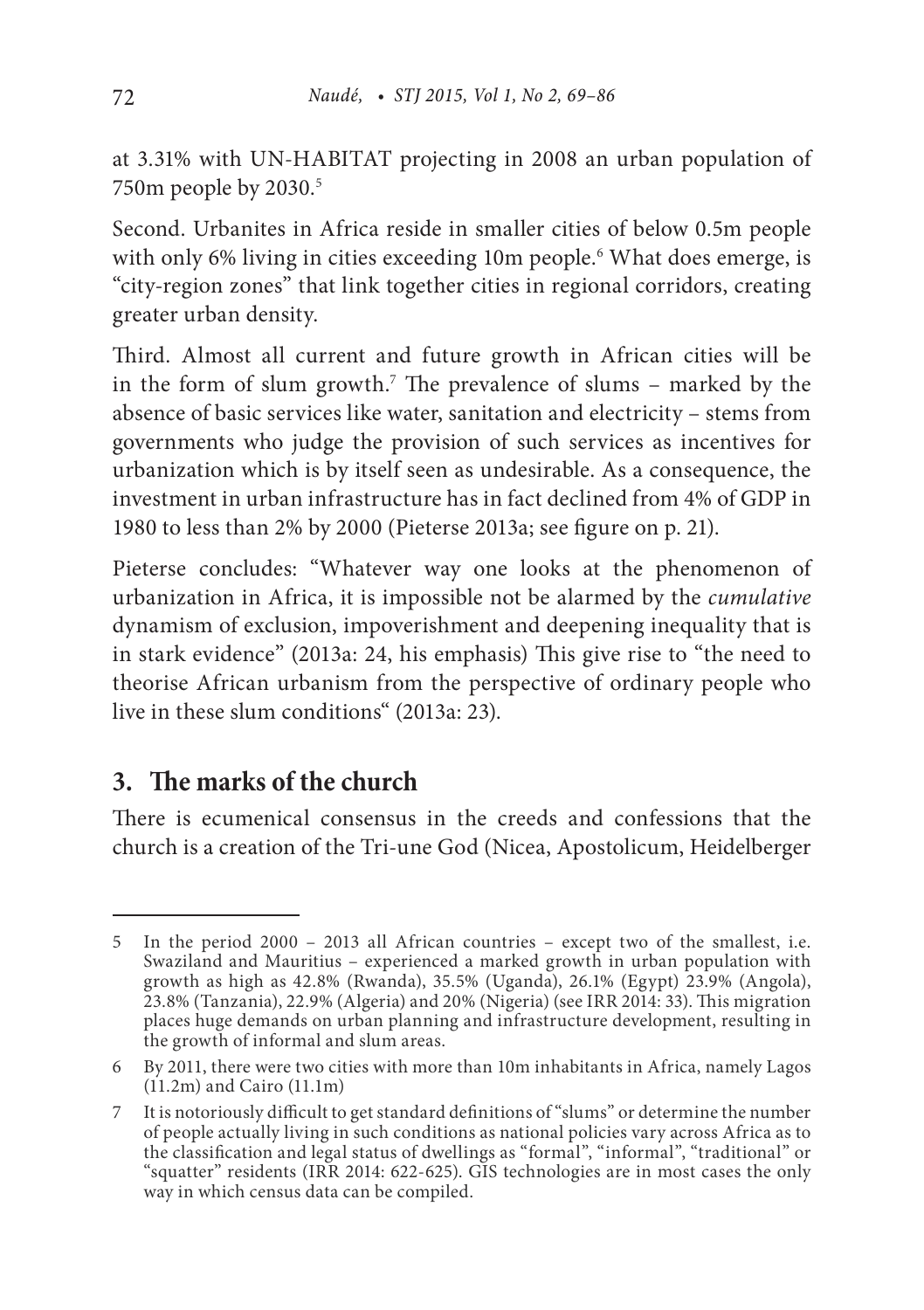Catechism<sup>8</sup>), and more specifically an integral part of the third article on the Holy Spirit.<sup>9</sup> The recent Belhar Confession<sup>10</sup> (1986, article 1) states that it is "the tri-une God, Father, Son and Holy Spirit" who "gathers, protects and cares for his Church by his Word and Spirit, as He has done since the beginning of the world and will do to the end".

The marks of the church as one, holy, catholic and apostolic church "is the richest form of confessing the church in the history of the early Christian creeds" (WCC 1991: paragraph 220). The marks are not merely descriptive in nature – they are at the same time normative challenges to faith communities to reflect and realize the implicit ideals contained in these marks.

The marks of the church may serve as basis for an urban ecclesiology where the hermeneutical tasks outlined above are brought together in one movement of interpreting the realities of the city, re-reading the marks of the church, and constructing the reciprocal dynamics between "church" and "city" which transforms both beyond their current state.

In this essay – with far too little space to do justice to a much bigger task – an attempt is made to accomplish this "reconstructing" hermeneutical task as follows:

- Reconstructing identities amidst a loss of community and alienated senses of "difference" may be fostered via a reinterpretation of the *unity* of the church.
- Re-constructing values amidst the pressures of consumerism, violence and a corrupt/incapable state may be addressed via a reinterpretation of the *holiness* of the church.
- Reconstructing a sense of historical continuity and living the global in the local amidst the homogenizing and disoriented power of globalism may be enabled by a reinterpretation of the *catholicity* of the church.

<sup>8</sup> See Question and Answer 54.

<sup>9</sup> "It prevents the Church from appearing as an isolated object of faith". WCC 1991: paragraph 219.

<sup>10</sup> For the text of the confession, go to www.urcsa.org and for an elaborate explication and discussion, read Cloete and Smit 1984, and Naudé 2010.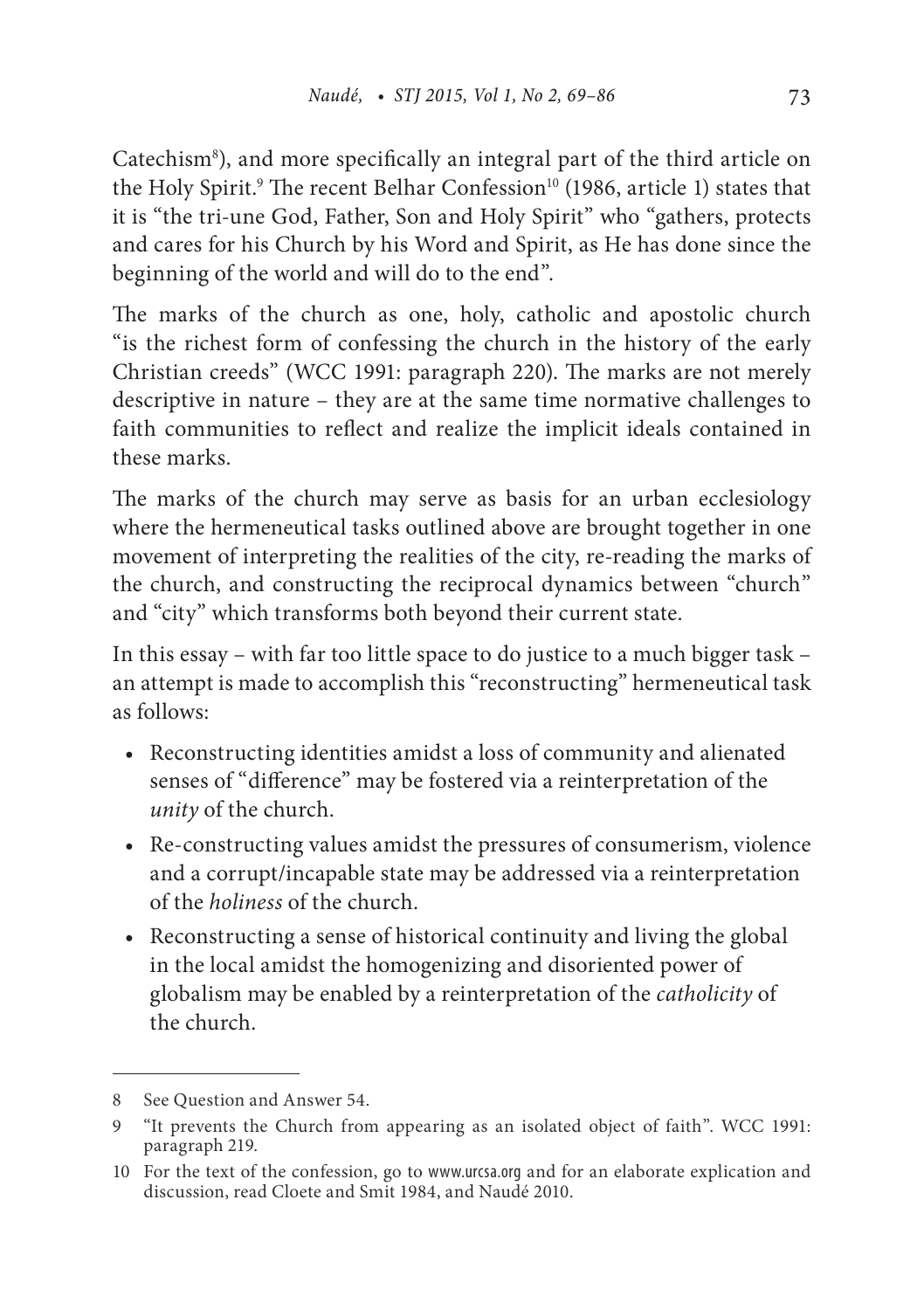• Reconstructing vulnerability and marginalization amidst concentrated urban a-symmetries of gender, class, education, race and health may be informed by a reinterpretation of the *apostolicity* of the church.

### **3.1. The one church**

(John 14, 1 Cor. 14, Eph.  $4$ )<sup>11</sup>

Cities are places of promise for a better life because the concentration of people enables – via economies of scale – the advancement of services, diversification of labour, and sophisticated forms of cooperation for the individual and public good. But many experience the city as a place of broken promises where the dream of a "cooperative community" is replaced by the reality of social atomism, self-centred competitiveness with its resultant ambiguous experiences of intense loneliness whilst living among thousands and even millions of other people. Pieterse – drawing on the work of Chabal (2009) – talks about urbanization involving the "crumbling of former familial and traditional socialization networks" (2013a: 25-26). Although re-socialization does occur, a marked group insularity persists, and the communitarian possibilities of city life remain for many only unfulfilled expectations.

In the context of Africa, life in the city often leads to a corruption of *ubuntu*12 from its universal intentions (I am because we are) to become closed circles of tribal, political, class, and neighbourhood loyalties.

This retreat into in-humanity is markedly illustrated by the intermittent attacks13 on foreigners (*makwerekere*) where – in the face of competition for labour, informal trading and scarce resources – shops are burnt down and people are killed, shattering the dream of Ubuntu. Instead of living

<sup>11</sup> The Biblical references here and below are simply listed and not discussed in detail. They serve as pointers to the most common textual foundations for the marks of the church.

<sup>12</sup> The notion of *ubuntu* was introduced into academic debate via John Mbiti's discussion of African kinship in his *African religions and philosophy* (1969). For an exposition and critical discussion, read Smit 2007:119 and Naude 2011.

<sup>13</sup> At the time of finalising this paper (April 2015), deadly violence against African foreigners started in the townships of Durban and spread to other urban areas in South Africa, *inter alia* spurred on by the xenophobic remarks by the King Zwelithini of the Zulu kingdom. There are public outcries and churches currently play a definite role in witnessing against xenophobia.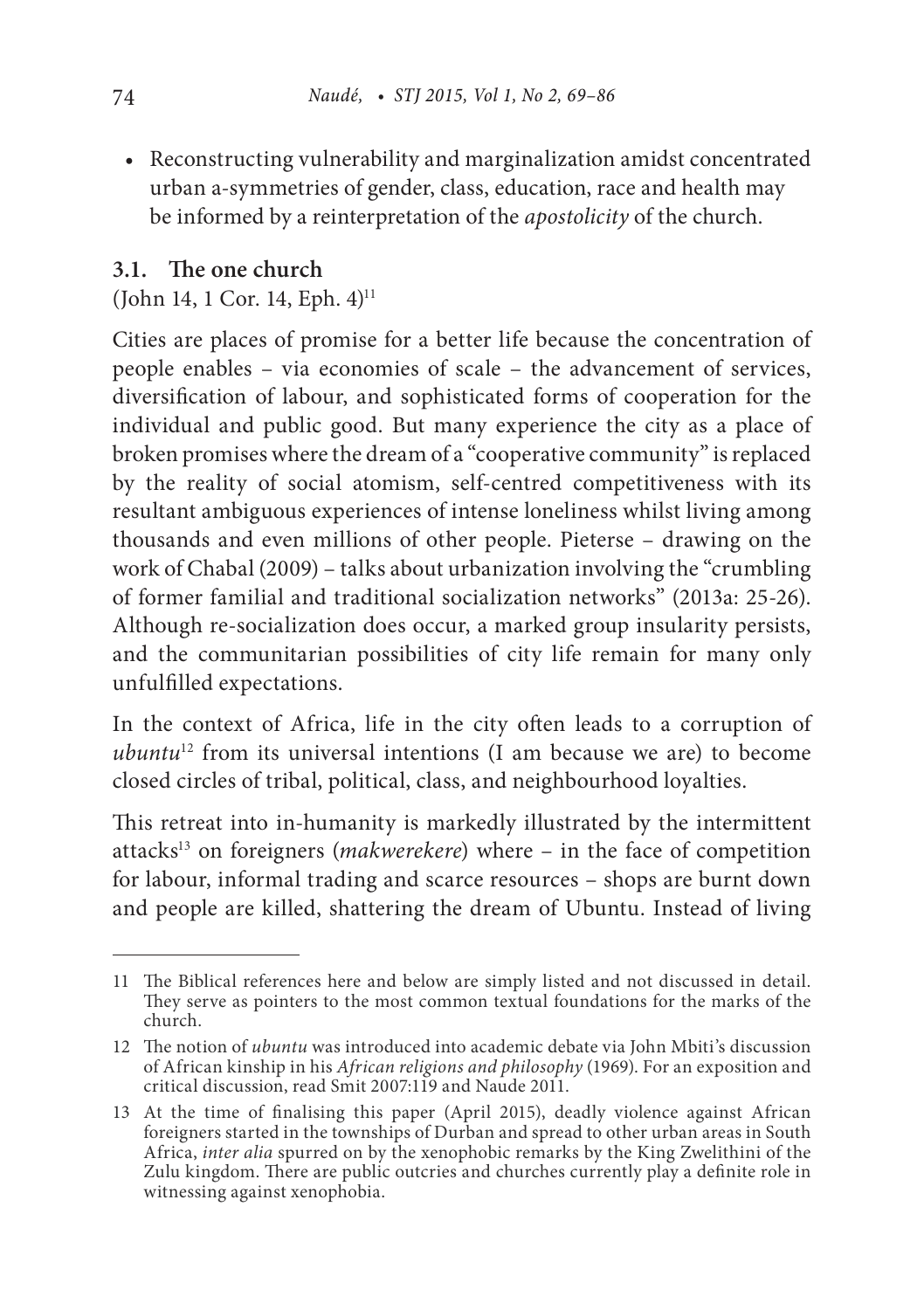a cooperative life together, whilst retaining and in fact claiming the right and freedom to be different, one finds the construction of "life-worlds" which "embrace actions, interactions and meanings, and are identified with specific socio-graphical spaces…" (Long 2001: 241). In this manner, self-understanding is often maintained along ethnic and nationalistic lines. It is only in the naming and subsequent exclusion of "the other" that there remains a sense of (diminished) community.

The unity of the church is "grounded in the communion of the Trinity" (WCC 1991: paragraph 225) and this unity is not only a spiritual<sup>14</sup> matter – it requires embodiment. The impulse behind the broader ecumenical movement of the 20<sup>th</sup> century as well as the specific contours of the church struggle in South Africa<sup>15</sup>, always insisted that the unity of faith should be expressed in institutional, visible and outward form. The Scriptures "point toward this visible unity which can be fully actualised only in one Eucharistic communion" (WCC 1991: paragraph 238).

Where the church in a region or at local level not only fails to embody this unity, but in fact becomes mere mirrors or replicas of societal divisions – endorsing them from a theological perspective and intensify them by providing implicit or even explicit moral justifications for disunity on the basis of nationality, language, race or class – she denies the very basis of her own existence as image of the one God.

In the city, the disunity of the church is amplified in the ambiguous synergy between two forces: Urban divisions and insular closed identities find a spiritual home in ethnically defined churches; and (second) the fast spreading of African Independent and Pentecostal type churches – specifically in poor areas – show a lack of ecumenical sensibility and fractious leader-centred-ness which leads to a proliferation of the

<sup>14</sup> Much has been made of the spiritual, invisible, and eschatological unity of the church. In the South African context, these were powerful tools in the hands of those who defended racially separated churches" We need not actually be one, as we are already spiritually one", was the argument. "It is best not to apply the idea of invisibility to the Church", writes Karl Barth as "we are all inclined to slip away in the direction of a *civitas platonica* or some sort of Cloud-cuckooland, in which Christians are united inwardly and invisible, while the visible Church is devalued" (Barth 1949:142).

<sup>15</sup> From an ecumenical perspective on unity, see Edmund Schlink's major contribution in his *Ökumenische Dogmatik* (original 1983; 2005:700-708), and for a classic work on South Africa, read John de Gruchy: *The church struggle in South Africa* (1979).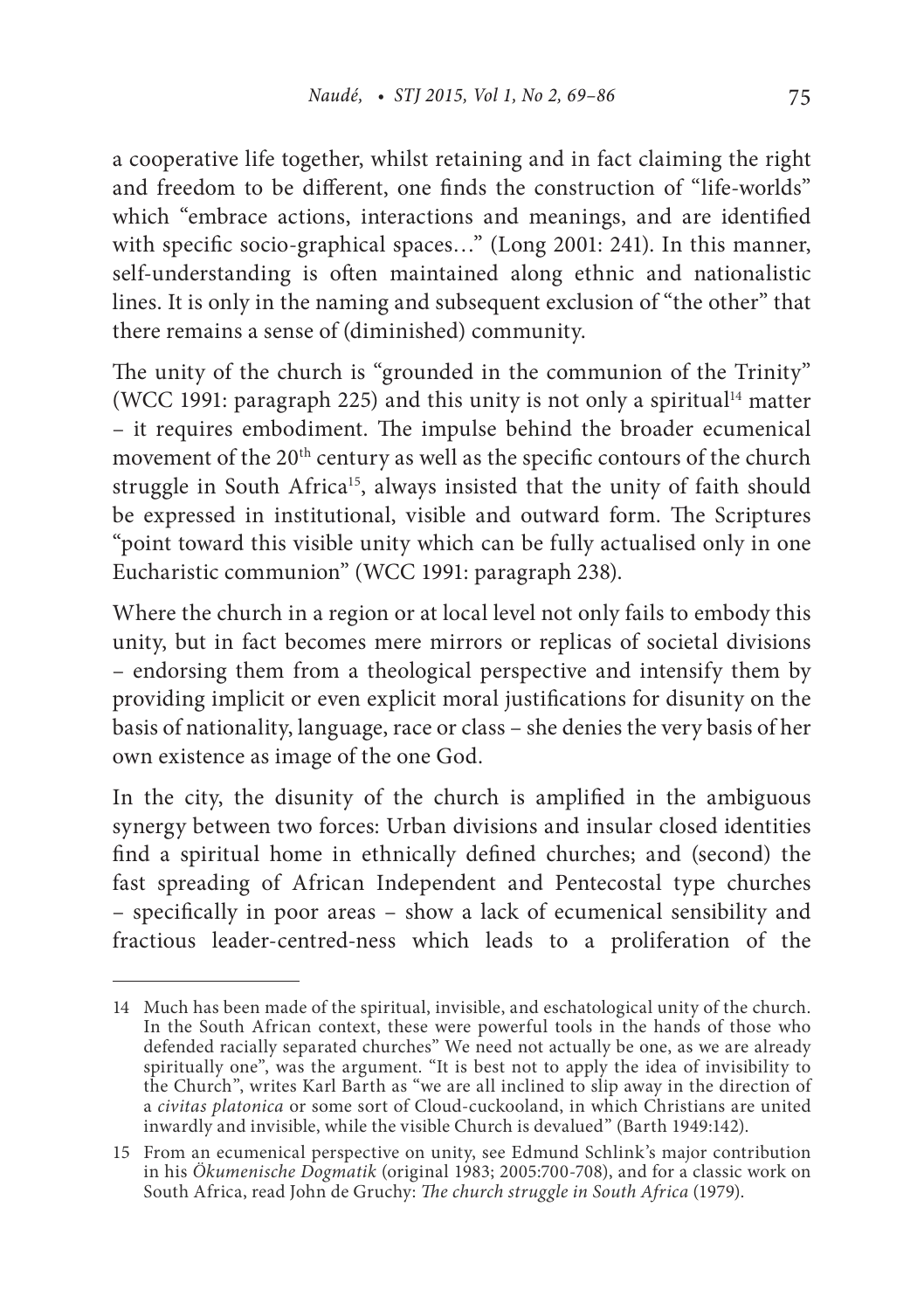institutional church itself.16 If one adds urban apartheid, the legally enforced race-based suburbs and townships still lingering today in South Africa, the challenge for the visible, institutional unity of the church becomes even more pronounced.<sup>17</sup>

From Scripture we learn about the people of God as eschatological "exemplar community"; of being a sign of the peaceable kingdom where natural contradictions and enmities – the lion and the lamb, the child and the serpent – are united by the knowledge of the Lord (Is. 11). We learn about the first faith community, consisting of people speaking many languages and including both rich and poor, united by the outpouring of the Holy Spirit and sharing in bread, prayer and praise (Acts 2). We learn about the church called to embody an egalitarian vision where Greek/Jew, lord/slave and man/woman are united via the one faith in Christ Jesus (Gal. 3).

In is exactly in the city where differences of all kinds reduce the span and quality of human community that the church is called to visible unity. This calling is to form exemplar egalitarian communities, witnessing to the reality of reconciled differences. If the church fails in this calling, divided religious loyalties are simply extensions of a community already at war with itself.

### **3.2. The holy church**

(Lev. 11, 1 Cor. 1, I Peter 1, Phil. 2)

Urbanization as a process, describing the movement of people from rural communities to urban and semi-urban spaces, is undergirded by a significant re-orientation of values. For the most part the city's attraction as economic power-house carries with it a significant consumer density where "everything has a price but nothing has value" (Oscar Wilde). There is a radical anthropological reduction of people to customers and

<sup>16</sup> Whilst one may question this development of "dis-unity" from a theological perspective, the difficult question is whether Christian splinter-groups with a strong focus on healing and prosperity that spring up/vanish are not providing a social network, opening up new sites of belonging, albeit temporary ones?

<sup>17</sup> The WCC report (paragraph 226) emphasises: "All local churches and their members should enjoy unity in the same faith and life, reflecting the communion of father, Son and Holy Spirit… However, as long as ecclesial divisions exist, the presence of the one Church of Christ continues to be diminished in each of them."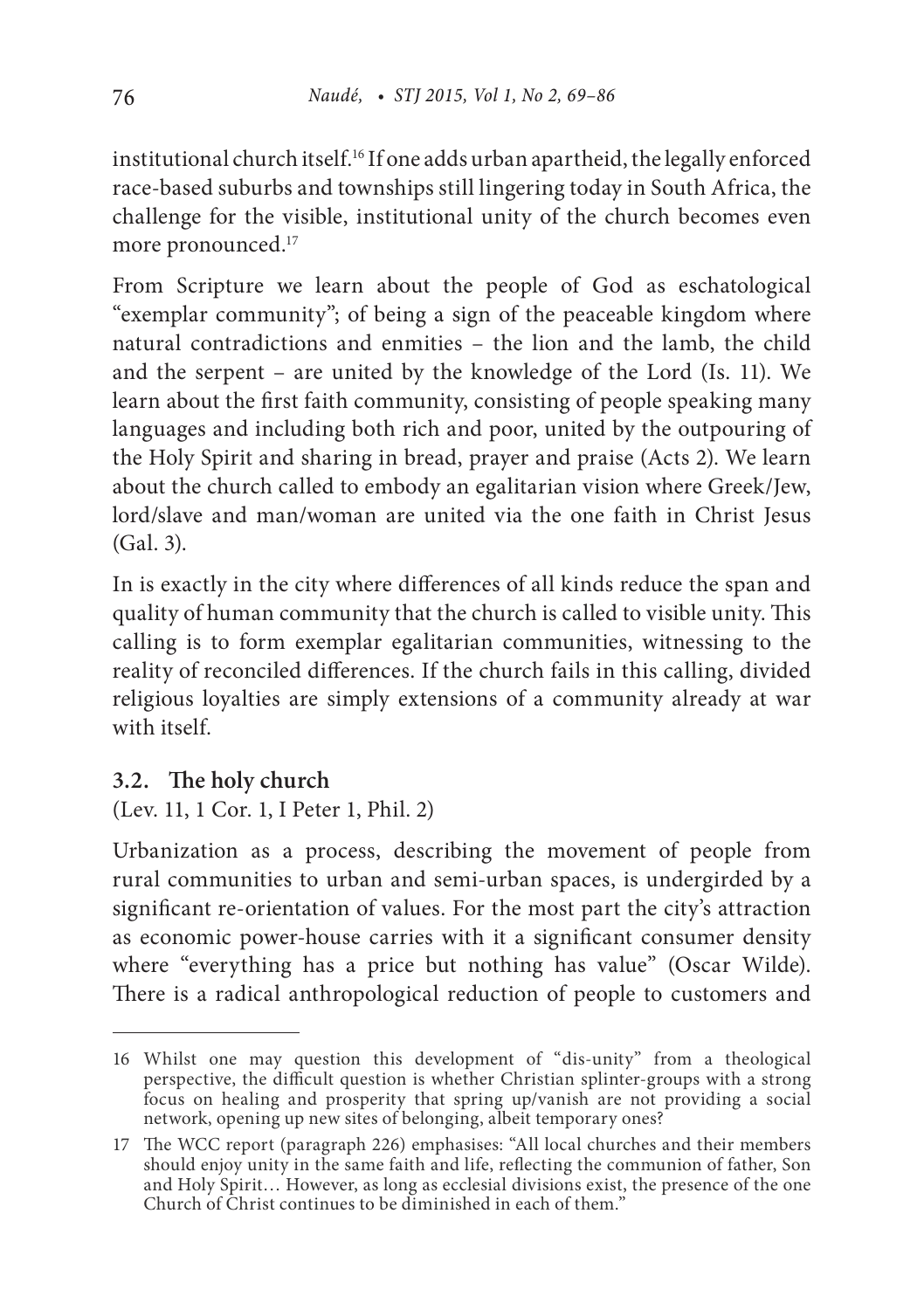consumers, pitting them against one another as competitors in the race for (mostly temporary) jobs and a livelihood based on the ability to enter the system of monetary exchange.

African urbanites are perpetual deal-makers,<sup>18</sup> writes Pieterse, involving themselves in "elaborate and intricate processes whereby agreements are forged to cooperate in order to achieve some modest access to cash, information favours, goods and the possibility of a reciprocal turn in the future…" (2013a: 33). This endemic deal-making is a deeply fragile process as there are many actors and forces that can ruin a deal even before it is fully hatched, and this erodes the value of trust underlying the barter economy prevalent in rural areas.

A second value-shift relates to violence. Pieterse, referring to the data on conflict–related deaths, speaks about routinized violence as dominating urban life in Africa: "'the everyday' or mundane normalcy, is profoundly scarred by structural and symbolic violence, which in turn produces an acute level of social violence that over-determines familial and domestic relations" (2013a:28).

In the townships and slum areas of most African mega-cities, there is a constant confrontation with various forms of violence: Psychological (little or no assistance to make the transition to urban life), aesthetical (chaotic urbanization with shanty towns and informal settlements confronting any sense of structure or beauty, often creating ecological wastelands as well); physical (high levels of violence against women and children with rampant serious and petty crime) and structural violence (lack of basic infrastructure and services like water, health, sanitation, education and transport).

If one couples these traits of precarious deal-making and violence with high levels of corruption at local government level – reversing values of honesty and transparency and accountability – the immersion into African city life indeed constitutes a clash of values. Competing values make contradictory claims to what defines the dignity of a human person and what counts as "right" and "good", if it is at all possible to make such claims amidst a morally ambiguous urbanity.

<sup>18</sup> Pieterse suggests that the very term "economy" and the distinction between "formal" and "informal" are virtually meaningless and redundant "because most of the city is the consequence of hybrid economic practices..." (Pieterse 2013b:13, see also page 28).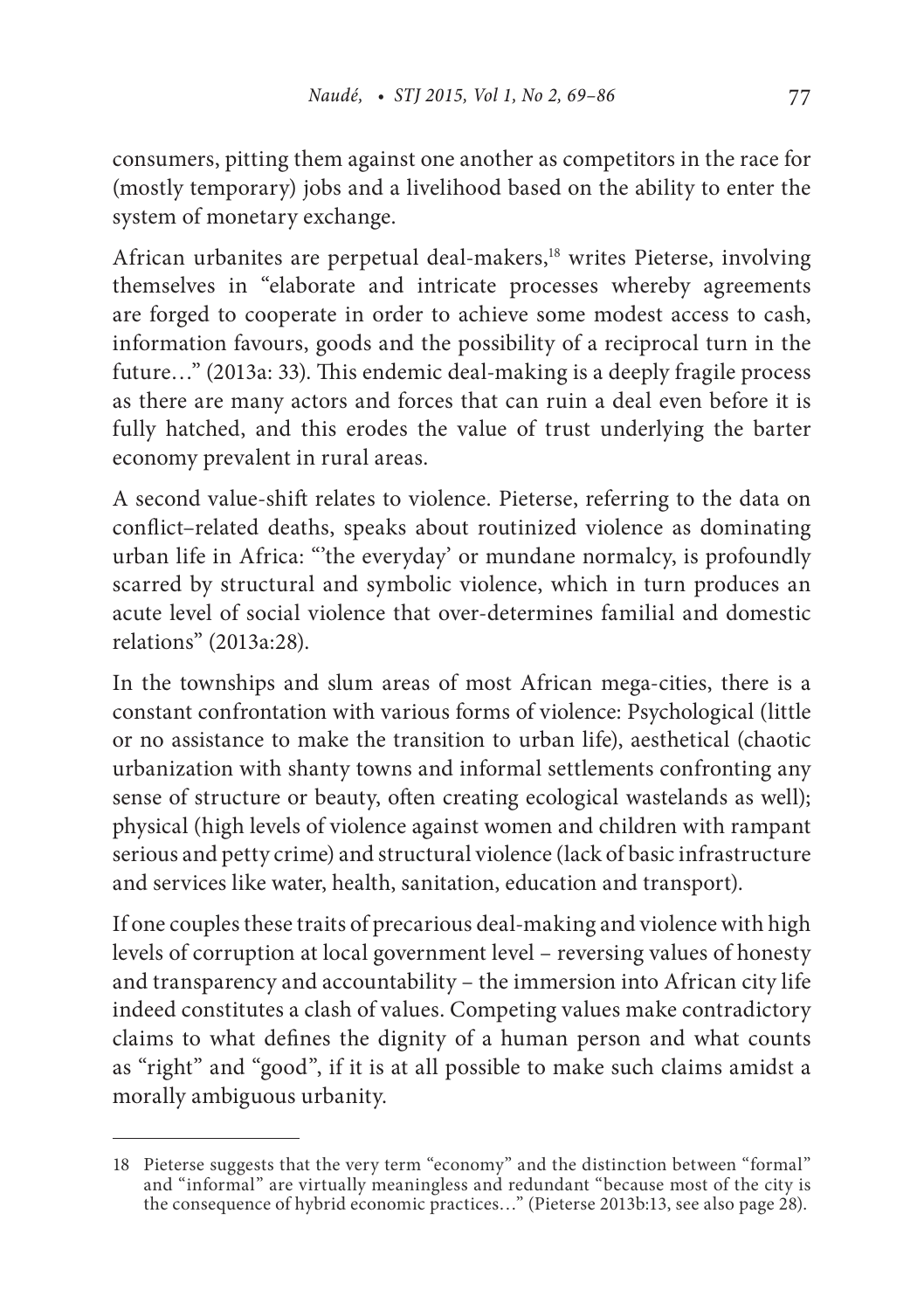To call the church a "holy" community means – inter alia – that the church is "being set apart by God who is holy and sanctifies it by the word and sacraments." The church, furthermore, is continually justified and sanctified by Christ, and is also holy because of the "holy acts" it performs (WCC 1991: paragraph 239). But in Scripture, the confessions, and the broad Christian tradition, being set apart by and for God always implied service to others, including the ecological cosmos as created by God.<sup>19</sup>

This servant mission – imitating Christ's incarnation (Phil 2) – includes the people of God as a moral community based on the precepts of the law and values of the gospel as reinterpreted in every age. The church is a truthseeking community and does not only have a social ethic – it *is* that social ethic (Hauerwas). Via "internal" preaching, catechesis and faith-formation the local church provides for Christians a values-framework from which they are able to traverse the ambiguous realities of the city, contributing to the humanization of this very city via small acts of care, trust, honesty and uprightness.<sup>20</sup>

Our tradition teaches us that no matter how contemporary cities are interpreted – late-modern or post-modern, secular or post-secular, spiritual or a-theological – the holiness of the church is best expressed via incarnational discipleship, rendering its service "for the salvation of mankind" (WCC:1991, paragraph 239). There are numerous examples of local churches in the informal settlements and townships that are beacons of hope by simply *being there.* They represent reference points of peace, justice, truth and – sometimes – physical refuge.<sup>21</sup> The church as holy church is called to live the values of love for God and the other, and, where

<sup>19</sup> See the strong sections on the responsibility of humanity in creation and the ethics of creation in paragraphs 84-89 of the WCC project (WCC 1991) which states that "the commission to rule over the world has been divorced, in a process of emancipation, from accountability to the Creator" (paragraph 85). There is an explicit rejection of any attempt to secure our future at expense of the world (WCC:1991, paragraph 276).

<sup>20</sup> An interesting example of this is the Zionist Christian Church members who carry the church's emblem (a star or a dove) on their clothes. By carrying this sign, they pronounce honesty and character and often find employment based on this outward witness.

<sup>21</sup> A very "public" case of until recently providing a home to Zimbabwean refugees, is the Central Methodist Church of Johannesburg, led at the time by Bishop Verryn.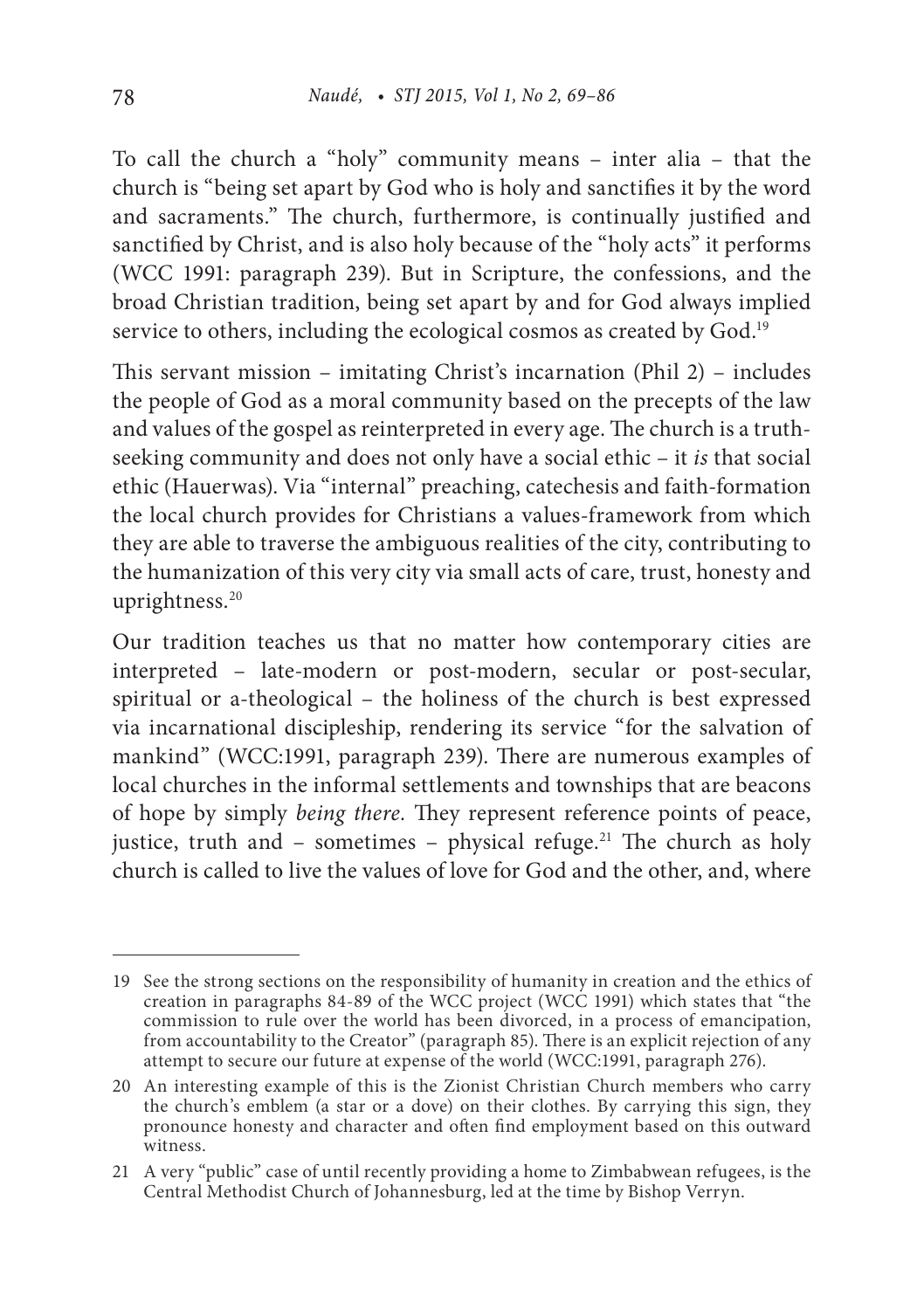appropriate, prophetically<sup>22</sup> to expose the falsehood of corruption, and being a key factor in peace-building amidst violent-prone and post-conflict communities.23

### **3.3. The catholic church**

Ps 24, Is. 2, Rom. 8, Col. 1, Heb. 13:8

Moving to the city might be described as both a sign of and an immersion into globalism insofar as global cities are "the very hubs of globalisation" (Ward 2009:206). Whereas globalization is the process of creating a networked world most vividly expressed in economic and cultural exchange aided by the communication (virtual) revolution, globalism expresses the negative ideological fruits of this process in neo-liberal capitalism ("empire") and economic marginalization of Africa; the homogenizing power of Western culture, suppressing "indigenous" knowledge and art; and the reduction of a historical consciousness to living in a collapsed presence<sup>24</sup> – all infused by the metaphysical power of a new grand narrative that obliterates and silences alternative views of the world.25

Let us turn our attention to the aspect of history only:

<sup>22</sup> For a discussion on the value and limitations of prophetic discourse in dialogue with Gustafson's four modes of ethical discourse, read Naudé 2011.

<sup>23</sup> Public marches against racism, against domestic violence, and against xenophobia are often led by church leaders, and churches have played an integral part in peace-building processes in post-conflict situations all over Africa, notably in South Africa, Rwanda, the DRC and South Sudan.

<sup>24</sup> Ward makes a compelling case to argue for a close link between globalization and both secularization and Christian eschatology, leading to the formation of a myth or an illusion with powerful directing power: What we see is "detraditionalized religion, a religion without a past or future", emphasizing a living in the now, the present, the *modo* (Ward 2009: 105, 106).

<sup>25</sup> The literature on globalisation is too vast to recite here. There are deep ideological and theological differences in the various assessments of globalization: For a more positive appraisal, see specifically the fourth volume in the God and globalization series by Max Stackhouse (Stackhouse 2007); and for a highly critical evaluation, see the two volumes on globalisation edited by Boesak and Hansen (2009 and 2010) published by the Beyers Naude Centre at Stellenbosch University. I have been particularly influenced by the following authors: Held et al (1999) on the history and description of globalization processes; Patel (2011) on a critique of global market fundamentalism; and Ward (2009 ) on the link between Christianity and globalization, and the implicit claim to transcendence and eschatological vision heralded by processes of globalization.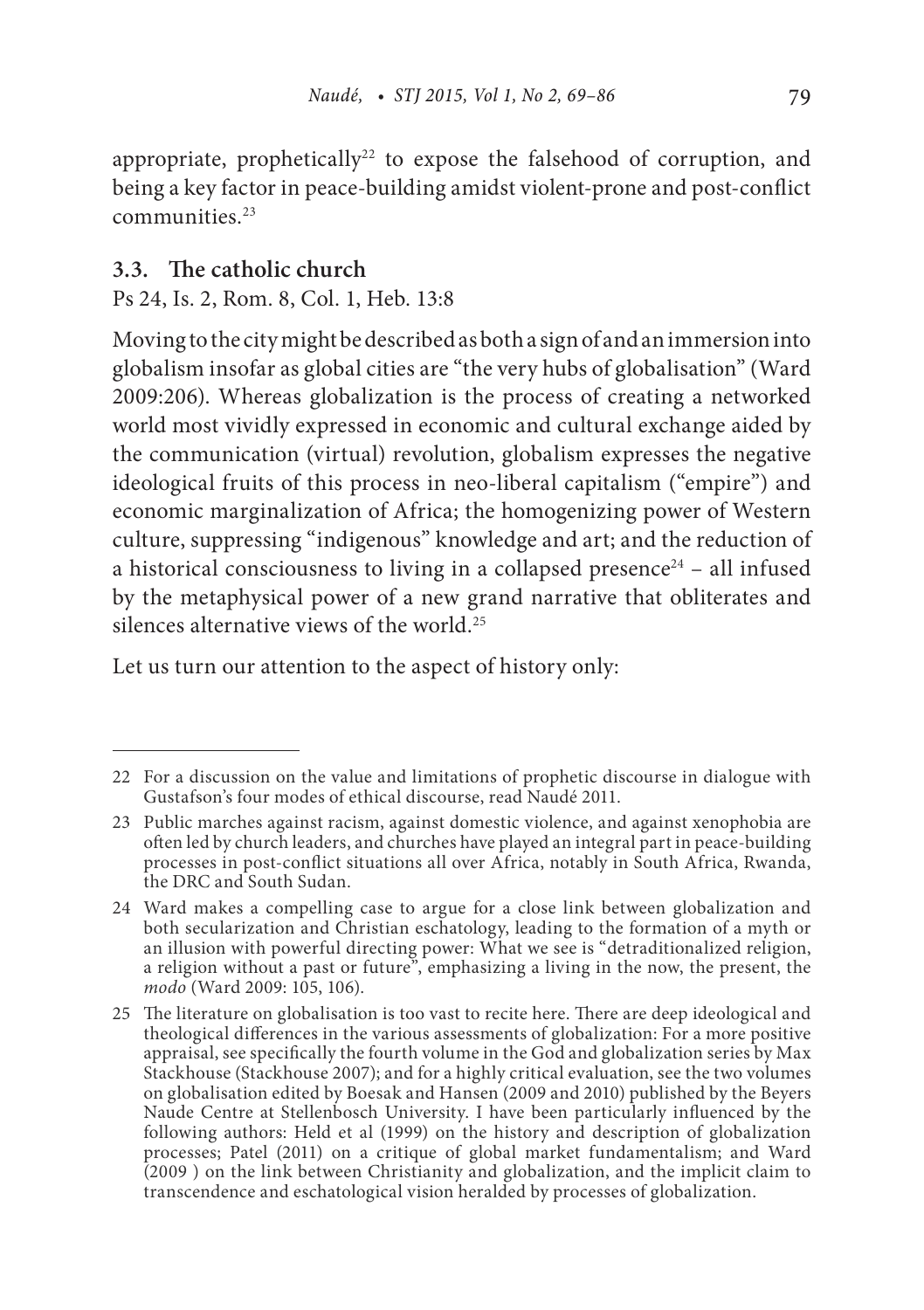The Jewish-Christian tradition was from the beginning infused with a "global" vision, both historically (via mission) and eschatologically (via a cosmic Christ who returns to create a new heaven and a new earth). Christianity itself played a major role in initiating the globalization process that marks modern human history from around 1500 onward, and the current rapid spread of Pentecostalism and Muslim fundamentalism are both expressions of and drivers for/against globalization processes.

It is therefore interesting to note that "catholicity" is included in the earliest creeds of the church. It was interpreted in relation to Christ with both an historical (in relation to the whole of history – past, present and future) and spatial (in relation to the whole world) dimension. The *Confessing the one faith* project says that the "catholic nature of the church is realized and expressed… among all peoples in space and time" (WCC 1991: paragraph 240).

Historical catholicity implies that the church here and now stands as prolongation of the church through the ages, on the cusp of the intersection between past, present and future. It represents a marked historical consciousness, held in tact by the confession that Christ is the same, yesterday and today, and for ever (Hebrews 13). The catholic church provides a space for both continuities and discontinuities. It is both a haven of stability (via symbols like the cross, the altar, the Scriptures and the confessions) and an uncomfortable source of instability, radically challenged by those very same symbols.

Spatial catholicity – quite often perverted by the link between political (colonial) power and the church – means that each local church is an expression of the church universal, and it expresses the missionary intention of the church to bring the gospel to the full *oikoumene.* This witness proceeds not in domination but in service, based on the faith conviction that "the earth belongs to the Lord" and that every creature is made by and for Christ (Col 1; John 1).

The story of God and his people is the rival narrative that challenges the perverse immanence and false claims to transcendence of the globalism story. The local faith community in the city provides strong senses of historical orientation, global community, and the ability to traverse the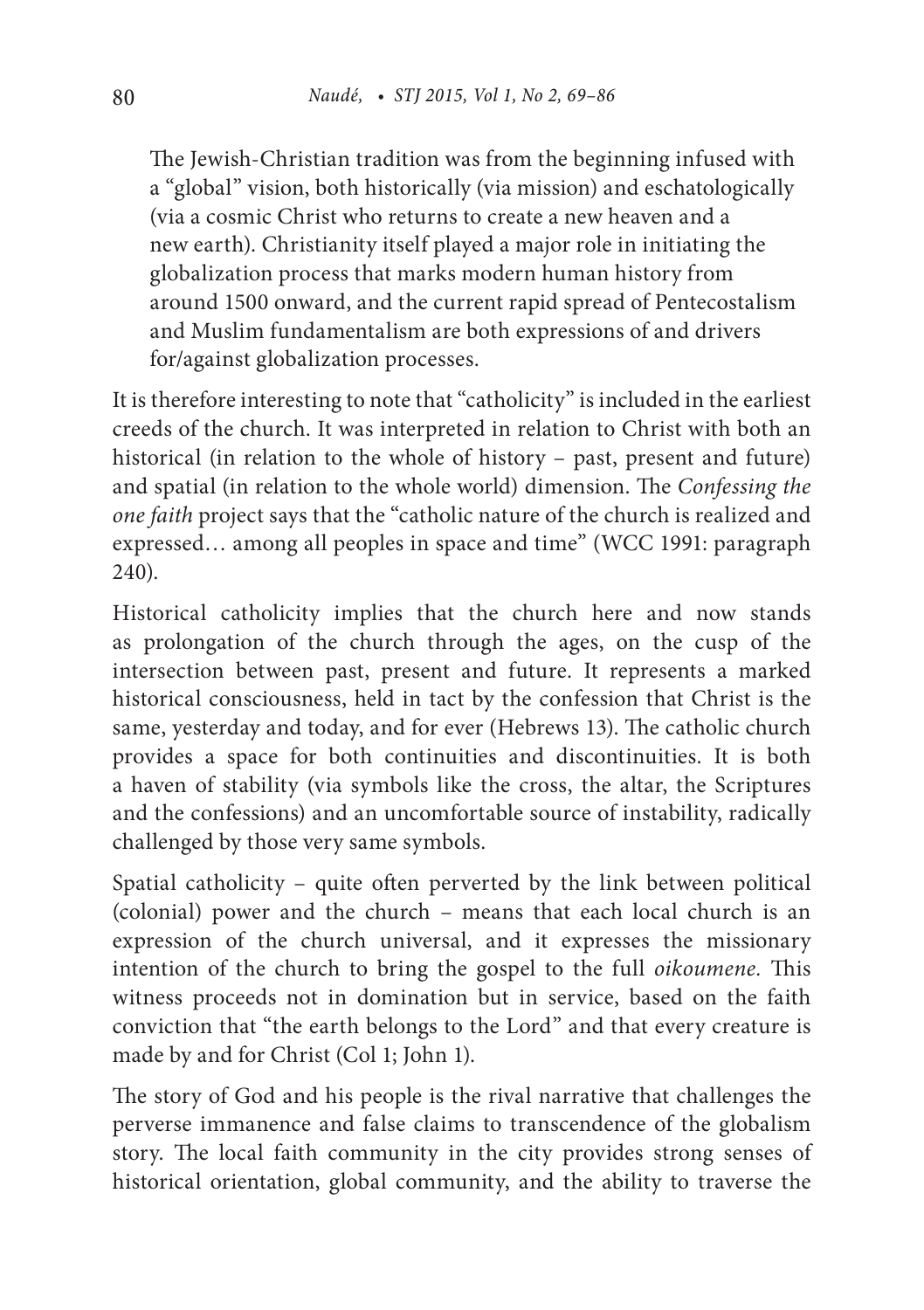ambiguous space between the local and the global. Under situations of poverty and oppression, the consciousness that "we are not alone", that "we are part of a global faith community", serves as powerful source of hope and action<sup>26</sup>

The church imbues the city with catholi-city.

#### **3.4. The apostolic church**

(Gen. 17, Jonah, Mt. 28, Acts 1)

There is no other human space where the a-symmetries of gender, class, education, race and health are so condensed than in the city. In fact, depending on which side of a street one lives, it can mean the difference between life and death. Inequalities of all kinds – income, wealth, access, participation – stand glaringly obvious next to one another in most of our African cities. One may call this a case of geographical justice: it all depends on where you are born or where you can afford or not afford to live.

Yes, cities are indeed also places of economic opportunity and growth, and millions all over the world have benefitted and are benefitting from urbanization. But cities are at the same time places of destitute. If one assesses the situation of 60% of African urbanites living in slums, "we must acknowledge their incessant efforts to find ways of breaking through the numbness that stems from having to carve out an existence at the brutal end of daily life framed by routine processes of exclusion, exploitation and discrimination – processes that demand a stylised resignation to one's fate" (Pieterse 2013a:31).27

This scramble for survival is markedly more visible in urban slums that in non-urban or rural settings where such socio-economic conditions are more dispersed, and for the most part embedded in a communitarian sense of reciprocal care. (One should, though, not idealise the realities of rural living where especially African women carry the burden of providing for

<sup>26</sup> It is for example impossible to understand the resilience of the church under apartheid without a deep sense of ecumenical solidarity, i.e. professing the faith in local circumstances as the *catholic* faith.

<sup>27</sup> If 'postmaterialism' (Inglehart) results from people moving out of economic instability where basic needs like food and security have been met (Ward 2009: 81), it would be difficult to apply this to the vast majority of African urbanites.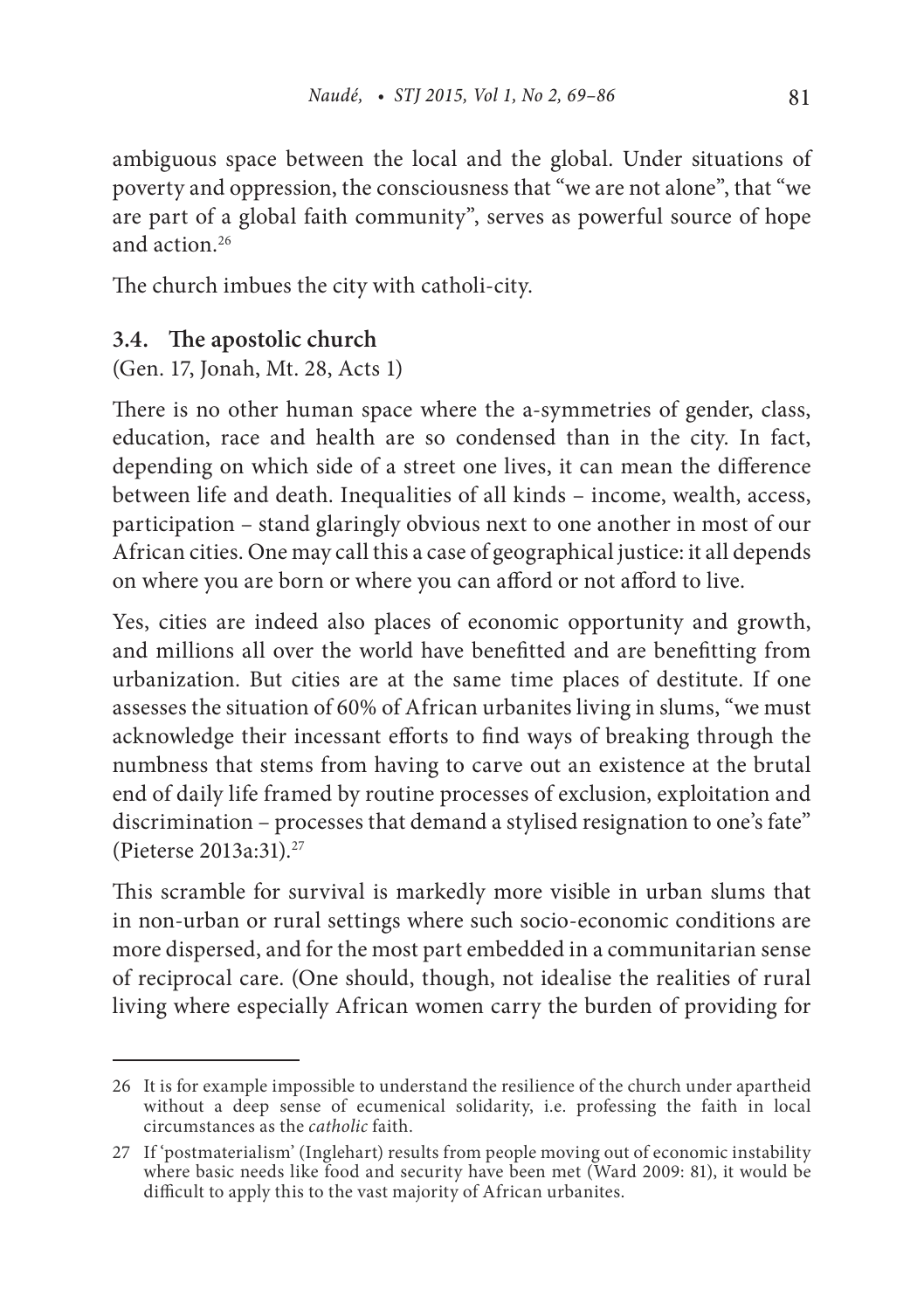families in the absence of men who went to work or to seek for work in the cities). In the city the GDP growth is higher and the poverty levels<sup>28</sup> lower than in non-urban and rural areas; but here the income inequalities are also more pronounced as one can literally look from the slum onto the riches of the "real" people in the "real" city.

In is in this space that the church as "apostolic" church steps and lives. The tradition teaches us that apostolicity calls the church to hold on to its very foundations in the teachings of the prophets and apostles<sup>29</sup>, reinterpreting those teachings for each age, including for the age of rapid urbanization and solidified urbanism. The church has been and will always be torn between (on the one hand) a fundamentalist, a-historical reading of the Scriptures and (on the other) allowing the Spirit to lead the church in the ever revealing truth of God, reading the signs of the times to speak an apostolic word.

In every age, there was an apostolic expression of the faith as much as there was a false interpretation or even a heresy. The Protestant Reformation with its emphasis on justification by faith alone was a counter-voice of apostolicity that radically altered the history of Western Europe and the church itself. The Barmen declaration (1934), infused by the theologies of Barth, Bonhoeffer and others, was a counter-voice of apostolicity pointing to Jesus Christ as the only Word of God. This witness undermined the theological roots of National-Socialism, leading to the establishment of a confessing church in the midst of the powerful German Christian establishment. The same holds for the Belhar confession (1982) that boldly witnessed against a heretical confirmation of racism and for unity, reconciliation, justice and discipleship.

<sup>28</sup> The "poverty rate" varies from country to country and also changes over time. In South Africa this was set at a monthly income below ZAR2 300 in 2014. The poverty rate data on rural districts compared with urban metropolitan areas for South Africa confirm the pattern that – purely in monetary terms – there are a smaller proportion of people living below the poverty line in urban areas, though the actual numbers are much larger and they live in close proximity to those who fall in the  $7 - 10$  LSM categories, raising the sense and reality of income inequality (IRR 2014: 324-325).

<sup>29</sup> "The church is apostolic because everything it confesses about Christ comes from the apostles as witness…" and is now called to follow "the example of the apostles in continuing their mission to proclaim the gospel which is confirmed by the action and gift of the Holy Spirit" (WCC:1991, paragraph 241).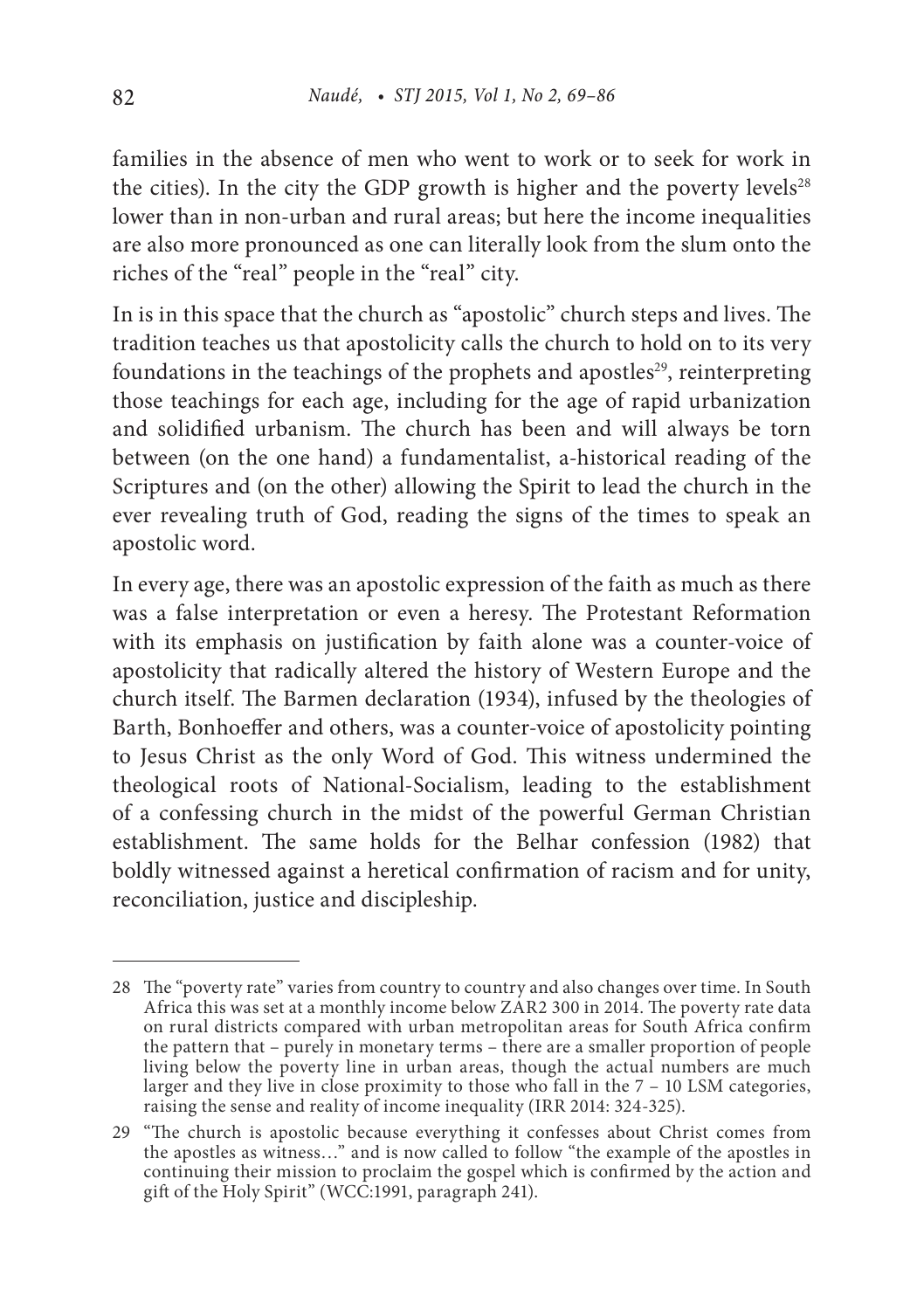The hermeneutical angle of understanding the apostolic faith from the perspective of the marginalised and the oppressed people at the underside of history,30 living in sub-modernity, has become a shared ecumenical consensus. In remarkably bold fashion, the WCC project, when discussing the suffering solidarity of Christ, states: "In the particular case of human oppression, the victim is assured that God is never on the side of the oppressor, the bringer of death, but will, in his justice, protect the rights and lives of the victims" (paragraph 157).

This is probably the most challenging part of being church in the city: To proclaim and live out the good news – the apostolic message – to the poor, the blind, the captives and the oppressed as inauguration of the year of the Lord (Luke 4). It is the challenge to be present not only as church of and for the poor, but as "poor church" (Sobrino) $31$  with all its ramifications of solidarity with those living on the city margins, whether physically, economically or socially.

It is this lived apostolicity, in the Name of the living Christ, that opposes the self-secularization of the church as just another NGO with a relief mission, thereby superseding the false oppositions between sacred and profane. This kind of apostolicity also challenges the privatization of the faith in both its "personal" and its "public" guises. The latter often raises a public voice on matters of micro-morality ("the gay issue"), but is often blind to the structural dimensions of oppression fed by religious convictions about the second tier status of woman and health/prosperity as necessary signs of God's blessings.

<sup>30</sup> The combined effect of European political theologies, Latin American liberation theologies, Black and feminist theologies, as well as a retrieval of justice as key dimension of the Reformed heritage (see e.g. Belhar art. 4), all contributed to this hermeneutical shift. It found its way into political discourse via John Rawls' theory of social justice (Rawls 1972) which takes as reference point "the least advantaged representative man" and – on a global scale – seek preferential treatment for those countries which may be called "burdened societies" (Rawls 1999). For an extensive discussion, read Piet Naudé's article on "partisan" justice (Naudé 2007).

<sup>31</sup> Jon Sobrino's well-known work, *The true church and the poor* (1984), followed the trajectory of his earlier Christological works and radically shifts the point of departure for ecclesiology to the poor. In March 2007 he was the subject of a theological notification from the Vatican via the *Congregation for the Doctrine of the Faith* for moving the primary ecclesial setting of the church from the apostolic faith as transmitted through all generations to the situation of the poor.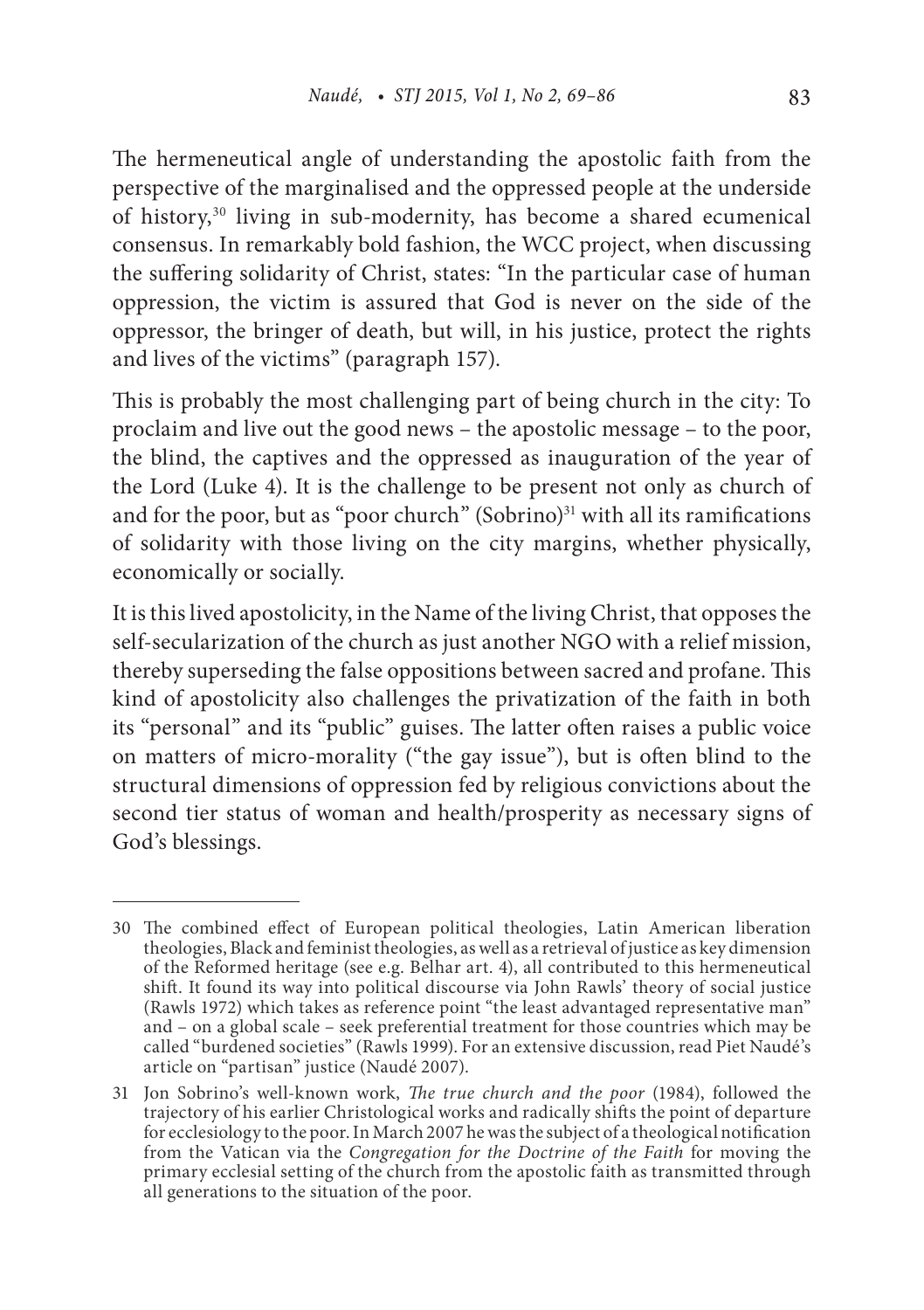### **4. The weakness of the urban church**

The marks of the church are not empirical descriptions of the church. These marks will always only be partially realised and will always express the fundamental ambiguity of the Christian faith community which is at the same time justified and sinful. Therefore the church will always be one in disunity, un-holy in holiness, inward-looking in its catholicity, and unfaithful to its apostolic calling.

It is worthwhile to listen to Karl Barth in this regard:

"It may well happen that we might want to drop the hand that is put to the plough, when we compare the Church with its goal. We may often have a distaste for the whole of Church life. If you do not know this oppression; if you simply feel well inside the Church's walls, you have certainly not seen the dynamics in this matter… Something bigger (the realization of the kingdom) is at stake here than our bit of preaching and liturgy!" (Barth 1949: 147).

The *notae ecclesia* are statements of faith, love and, above all, hope-inaction<sup>32</sup>, and assist us to confess and live who Jesus Christ is for urbanites today. The marks are powerful metaphors and practices that can reciprocally shape the church and the city to establish first fruits of the city not built by human hands, but promised by God as a gift to all creatures.

In the meantime the church remains connected to the crucified Christ and despite its own weakness and "pettiness" (Barth), accepts that "the foolishness of God is wiser than men, and the weakness of God is stronger than men… He who glories, let him glory in the Lord" (1 Cor. 1).

### **References**

Barth, Karl 1949. *Dogmatics in outline.* London: SCM.

Boesak, Allan and Hansen Len (eds.) 2009. *Globalization – The politics of empire, justice and the life of faith.* Stellenbosch: Sun Press.

Boesak, Allan and Hansen, Len (eds.) 2010. *Globalization II: Global crisis, global challenge, global faith.* Stellenbosch: Sun Press.

<sup>32</sup> "Faith, hope and action are the genesis of the form of the church, visible to the world in unity, holiness, catholicity and apostolicity" (Moltmann 1977:340). For a discussion of the marks of the church in dialogue with Moltmann, read Naudé 2006.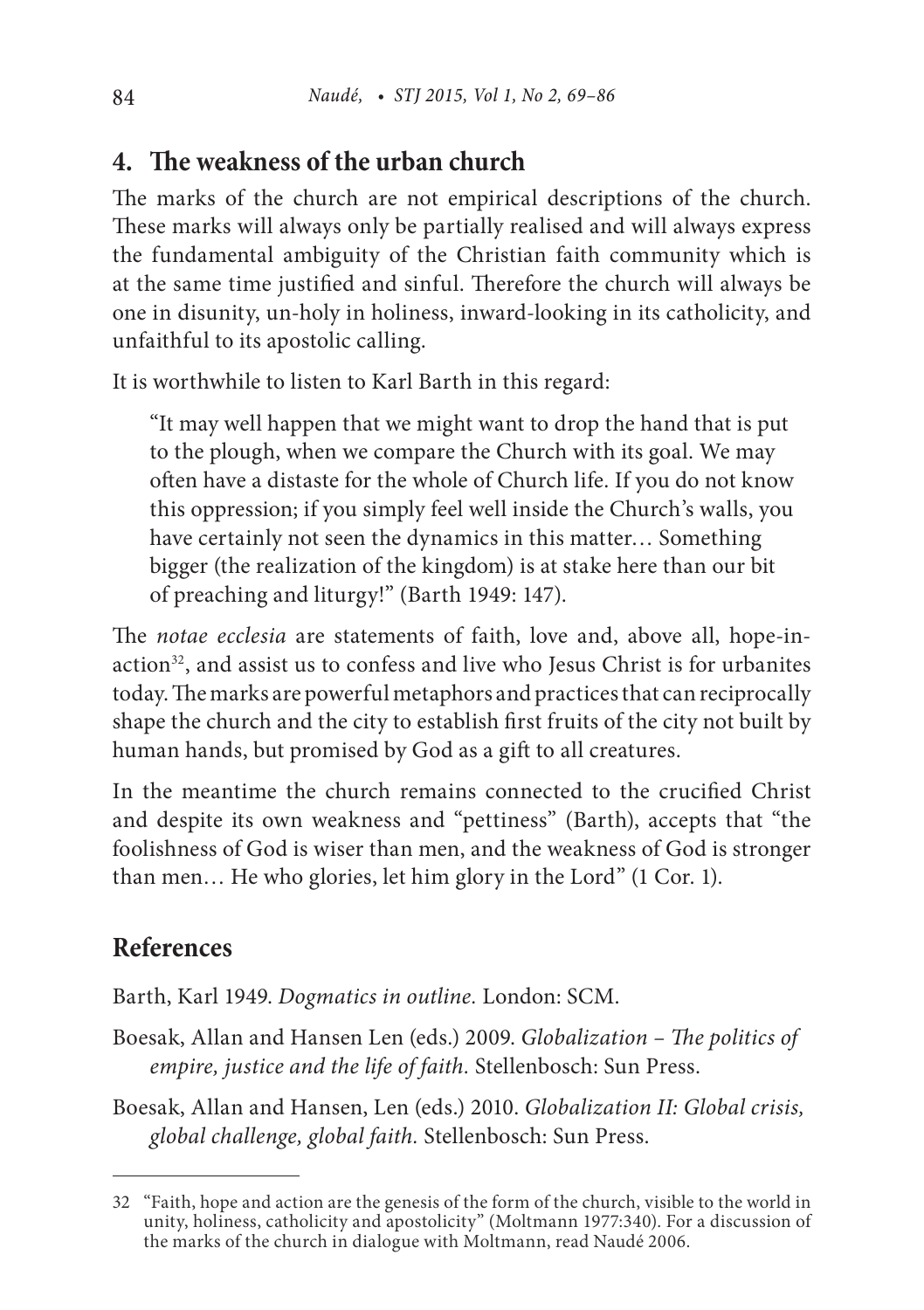- Chabal, P 2009. *Africa: The politics of suffering and smiling.* London: Zed Books.
- Church of England (Commission on urban priority areas) 1985. *Faith in the city. A call to action for church and nation.* London: Church House publishing.
- Cloete, Daan G and Smit, Dirk J 1984. *A moment of truth. The confession of the Dutch Reformed Mission Church 1982.* Grand Rapids: Eerdmans.
- De Gruchy, John 1979. *The church struggle in South Africa.* Cape Town: David Philip.
- Held, David, McGrew, Anthony, Goldblatt, David & Perraton, Jonathan 1999. *Global transformations. Politics, economy and culture.* Stanford: Stanford University Press.
- Long, N 2001. *Development Sociology. Actor perspectives.* London: Routledge.
- Mbiti, John 1969. *African religions and philosophy.* London: Heinemann.
- Moltmann, Jürgen 1977. *The church in the power of the Spirit.* London: SCM.
- Naudé, Piet 2006. The marks of the church in South Africa today. In dialogue with Jürgen Moltmann on his 80th birthday. *Verbum et Ecclesia* 27/3, 944-963.
- Naudé, Piet 2007**.** In defence of partisan justice? An ethical reflection on "the preferential option for the poor". *Verbum et Ecclesia* 28/1, 166-190.
- Naudé, Piet 2010. *Neither calendar nor clock. Perspectives on the Belhar confession.* Grand Rapids: Eerdmans.
- Naudé, Piet 2011. Is prophetic discourse adequate to address global economic justice? *HTS Teologiese Studies/Theological Studies* 67 (1) Art. #1014, 8 pages. DOI: 10.4102/hts.v67i1.1014.
- Naudé, Piet 2011. "Am I my brother's keeper?" An African reflection on humanization. In Len Hansen, Nico Koopman & Robert Vosloo (eds.): *Living theology. Essays presented to Dirk J Smit on his sixtieth birthday.* Wellington: Bible Media, 496-512.
- Patel, Raj 2011. *The value of nothing.* London: Portobello.